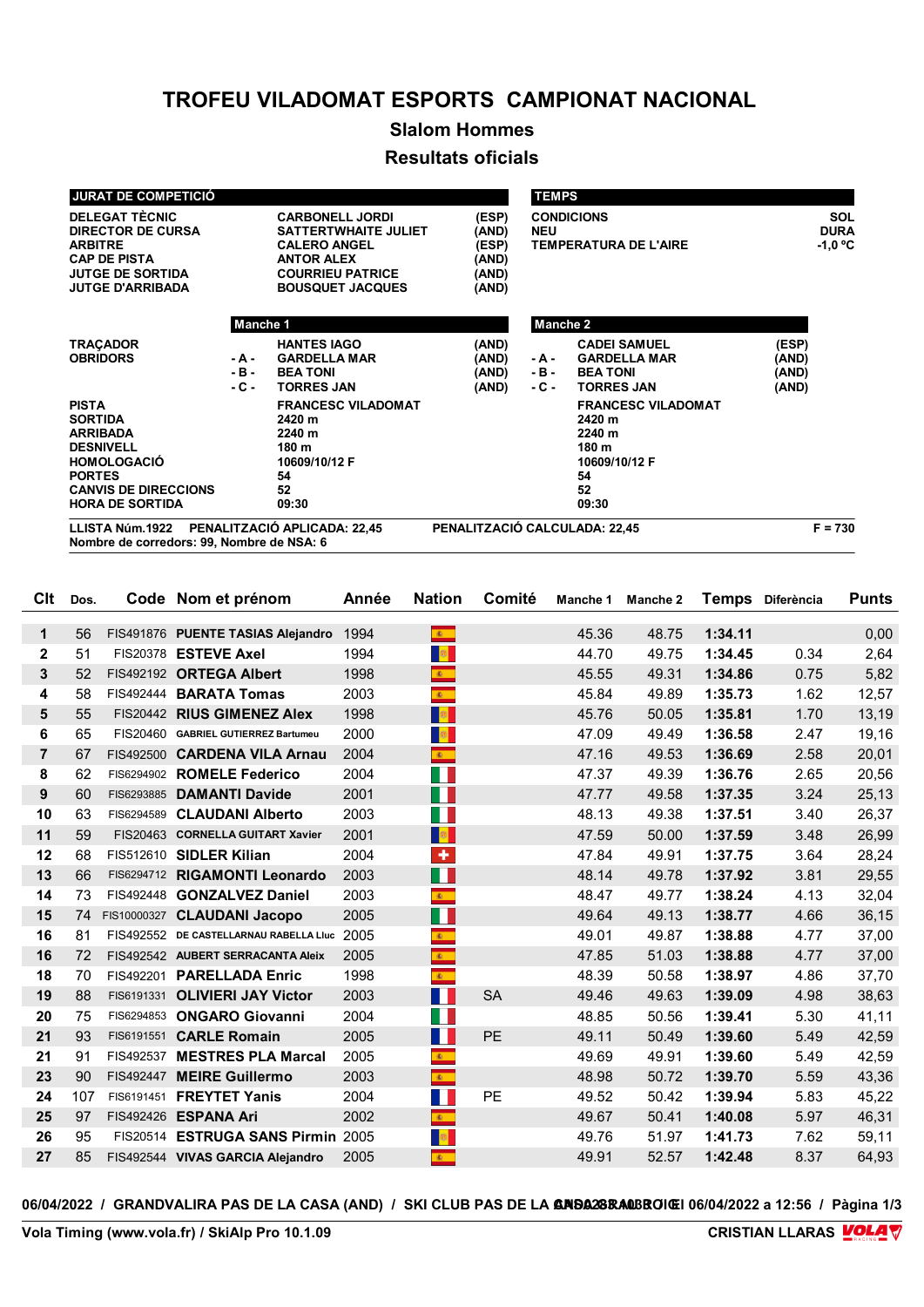### **TROFEU VILADOMAT ESPORTS CAMPIONAT NACIONAL Slalom Hommes Resultats oficials**

|    | CIt Dos. |                          | Code Nom et prénom                            | Année | <b>Nation</b>               | Comité         |       | Manche 1 Manche 2 |         | Temps Diferència | <b>Punts</b> |
|----|----------|--------------------------|-----------------------------------------------|-------|-----------------------------|----------------|-------|-------------------|---------|------------------|--------------|
| 28 | 96       |                          | FIS20506 GIL SIXTO Cerni                      | 2004  | <b>B</b>                    |                | 50.02 | 52.87             | 1:42.89 | 8.78             | 68,11        |
| 29 | 79       |                          | FIS6294889 FRANCO Diego                       | 2004  | a p                         |                | 50.09 | 52.93             | 1:43.02 | 8.91             | 69,11        |
| 30 | 94       |                          | FIS6191410 HERVE Clement                      | 2004  | a ka                        | P <sub>O</sub> | 50.27 | 53.19             | 1:43.46 | 9.35             | 72,53        |
| 31 | 89       |                          | FIS20505 CORNELLA GUITART Pere                | 2004  | <b>B</b>                    |                | 50.22 | 53.29             | 1:43.51 | 9.40             | 72,91        |
| 32 | 99       |                          | FIS20517 EBRI MOLINA Eric                     | 2005  | <b>B</b>                    |                | 50.07 | 53.75             | 1:43.82 | 9.71             | 75,32        |
| 33 | 122      |                          | FIS512674 ZURNIWEN Maximilian                 | 2005  | $\color{red}+$              |                | 51.13 | 52.89             | 1:44.02 | 9.91             | 76,87        |
| 34 | 149      |                          | 6191458 VAN OOTEGHEM Esteban                  | 2004  | H                           |                | 51.00 | 53.16             | 1:44.16 | 10.05            | 77,96        |
| 35 | 83       |                          | FIS492441 PARIS LLONCH Alex                   | 2003  | $\mathbf{z}$                |                | 50.85 | 53.45             | 1:44.30 | 10.19            | 79,04        |
| 36 | 101      |                          | FIS6190302 JANKOWIAK Anthony                  | 1996  | a p                         | PE             | 50.78 | 53.99             | 1:44.77 | 10.66            | 82,69        |
| 37 | 98       |                          | FIS512455 IMSENG Severin                      | 2001  | ٠                           |                | 50.91 | 54.68             | 1:45.59 | 11.48            | 89,05        |
| 38 | 123      |                          | FIS492574 CASTAGNINO GONZALEZ - GORBENA Aitor | 2005  | $\mathbf{R}^{\mathrm{eff}}$ |                | 51.74 | 54.29             | 1:46.03 | 11.92            | 92,46        |
| 39 | 124      |                          | FIS512608 BUMANN Yadin                        | 2004  | $\ddot{\textbf{r}}$         |                | 51.91 | 54.67             | 1:46.58 | 12.47            | 96,73        |
| 40 | 130      |                          | FIS512667 ANTHAMATTEN Leon                    | 2005  | ÷                           |                | 52.58 | 54.26             | 1:46.84 | 12.73            | 98,75        |
| 41 | 113      |                          | FIS492449 IZQUIERDO AGUINACO Luis             | 2003  | $\mathbf{A}^{\top}$         |                | 52.27 | 54.70             | 1:46.97 | 12.86            | 99,75        |
| 42 | 116      |                          | FIS492506 SAN JOSE ONCINA Sergio              | 2004  | $\mathbf{R}^{\top}$         |                | 52.63 | 55.16             | 1:47.79 | 13.68            | 106,11       |
| 43 | 115      |                          | FIS20515 FUENTES CAPORALI Enzo                | 2005  | 收                           |                | 52.87 | 55.33             | 1:48.20 | 14.09            | 109,29       |
| 44 | 109      |                          | FIS20516 PICCINO MUNITA Nicolas               | 2005  |                             |                | 53.08 | 55.17             | 1:48.25 | 14.14            | 109,68       |
| 45 | 128      |                          | FIS512607 GLAUSER Leo                         | 2004  | a.                          |                | 52.87 | 55.39             | 1:48.26 | 14.15            | 109,76       |
|    |          |                          |                                               |       | $\color{red}+$              |                |       |                   |         |                  |              |
| 46 | 137      |                          | FIS512671 SANSONNENS Romeo                    | 2005  | $\pm$                       | PE             | 52.94 | 55.81             | 1:48.75 | 14.64            | 113,56       |
| 47 | 135      |                          | FIS6191562 LALEVE Damien                      | 2005  | M.                          |                | 53.81 | 55.00             | 1:48.81 | 14.70            | 114,03       |
| 48 | 121      |                          | FIS20518 PRATS MARTINEZ Adria                 | 2005  | <b>B</b>                    |                | 53.85 | 55.87             | 1:49.72 | 15.61            | 121,08       |
| 49 | 127      |                          | FIS6191450 BASUAU William                     | 2004  | a ka                        | <b>PE</b>      | 53.98 | 55.78             | 1:49.76 | 15.65            | 121,40       |
| 50 | 143      |                          | FIS492549 FEMENIAS AGUIRRE Pablo 2005         |       | $\mathbf{R}_{\perp}$        |                | 53.65 | 56.29             | 1:49.94 | 15.83            | 122,79       |
| 51 | 138      |                          | FIS492526 JORGE BERGE Jan                     | 2004  | $\mathbf{R}^{\pm}$          |                | 53.35 | 56.99             | 1:50.34 | 16.23            | 125,89       |
| 52 | 132      |                          | FIS492543 MULHERN LOPEZ OLIVA Carlos          | 2005  | $\mathbf{R}^{\top}$         |                | 53.85 | 56.99             | 1:50.84 | 16.73            | 129,77       |
| 53 | 108      |                          | FIS20513 TORRES SANCHEZ Ferran                | 2005  | <b>B</b>                    |                | 54.76 | 56.24             | 1:51.00 | 16.89            | 131,01       |
| 54 | 145      |                          | FIS6191557 BERGES Theo                        | 2005  | a ka                        | PE             | 55.08 | 56.43             | 1:51.51 | 17.40            | 134,97       |
| 55 | 144      |                          | FIS492568 DE LA CRUZ ORIA Santiago            | 2005  | $\mathcal{R}^{\pm}$         |                | 54.74 | 56.83             | 1:51.57 | 17.46            | 135,44       |
| 56 | 141      |                          | FIS6191552 BARTHE Achille                     | 2005  | $\blacksquare$              | PE             | 57.10 | 58.35             | 1:55.45 | 21.34            | 165,53       |
| 57 | 148      |                          | 20098 ARGUELLES Marcos                        | 1980  | $\frac{1}{2}$               |                | 58.06 | 1:02.02           | 2:00.08 | 25.97            | 201,45       |
|    |          | Absents - Manche 1 (1)   |                                               |       |                             |                |       |                   |         |                  |              |
|    |          |                          |                                               |       |                             |                |       |                   |         |                  |              |
|    |          |                          | 147 FIS20498 FONSECA GUERRA JOEL 2003         |       | $\mathbb{R}^n$              |                |       |                   |         |                  |              |
|    |          | Abandons - Manche 1 (20) |                                               |       |                             |                |       |                   |         |                  |              |
|    | 53       |                          | FIS491879 SALARICH Joaquim                    | 1994  | $\mathcal{R}^+$             |                |       |                   |         |                  |              |
|    | 61       |                          | FIS492507 SANCHEZ CABANAS Jonas               | 2004  | $\mathbb{R}^+$              |                |       |                   |         |                  |              |
|    | 69       |                          | FIS20428 ROBERT Pol                           | 1997  | $\frac{d\theta}{dt}$        |                |       |                   |         |                  |              |
|    | 76       |                          | FIS492379 VILALTA Marc                        | 2002  |                             |                |       |                   |         |                  |              |
|    | 77       |                          | FIS492455 SASTRE Conrad                       | 2003  |                             |                |       |                   |         |                  |              |
|    |          |                          | 78 FIS492461 SULE Jan                         | 2003  | $\mathbf{R}^{\top}$         |                |       |                   |         |                  |              |
|    |          |                          | 84 FIS492320 BOSCH Guillem                    | 2001  | $\mathcal{R}^{(0)}$         |                |       |                   |         |                  |              |
|    | 87       |                          | FIS6191294 CADIOU Teilo                       | 2003  | H                           | PE             |       |                   |         |                  |              |
|    |          |                          | 104 FIS492541 GUTIERREZ PRIETO Pelayo         | 2005  | $\mathbf{z}_\perp$          |                |       |                   |         |                  |              |
|    |          |                          | 105 FIS6191554 ESCACH Tom                     | 2005  | Ŧ                           | PE             |       |                   |         |                  |              |
|    |          |                          | 110 FIS492498 IZQUIERDO AGUINACO Javier 2004  |       | $\mathbf{g}_{\mathrm{in}}$  |                |       |                   |         |                  |              |
|    |          |                          | 112 FIS6191039 SOLER KIERZKOWSKI Antoine 2001 |       | s.                          |                |       |                   |         |                  |              |
|    |          |                          | 114 FIS492515 RUIZ LOPEZ Alejandro            | 2004  | æ.                          |                |       |                   |         |                  |              |
|    |          |                          | 117 FIS492417 <b>INDIANO Pau</b>              | 2002  | $\mathbf{k}$ .              |                |       |                   |         |                  |              |
|    | 118      |                          | FIS492538 ROBRES PEIRETO Hugo                 | 2005  | $\mathbf{z}_\perp$          |                |       |                   |         |                  |              |
|    |          |                          | 119 FIS6191556 BARTHE Lois                    | 2005  | M.                          | PE             |       |                   |         |                  |              |
|    |          |                          | 120 FIS6191509 PICAUDE Lucas                  | 2004  | H                           | <b>PE</b>      |       |                   |         |                  |              |
|    |          |                          | 126   FIS6191555   MALOT Leo-Paul             | 2005  | W                           | <b>PE</b>      |       |                   |         |                  |              |
|    |          |                          |                                               |       |                             |                |       |                   |         |                  |              |

06/04/2022 / GRANDVALIRA PAS DE LA CASA (AND) / SKI CLUB PAS DE LA **GRIGA28RAOBROIGI** 06/04/2022 a 12:56 / Pàgina 2/3